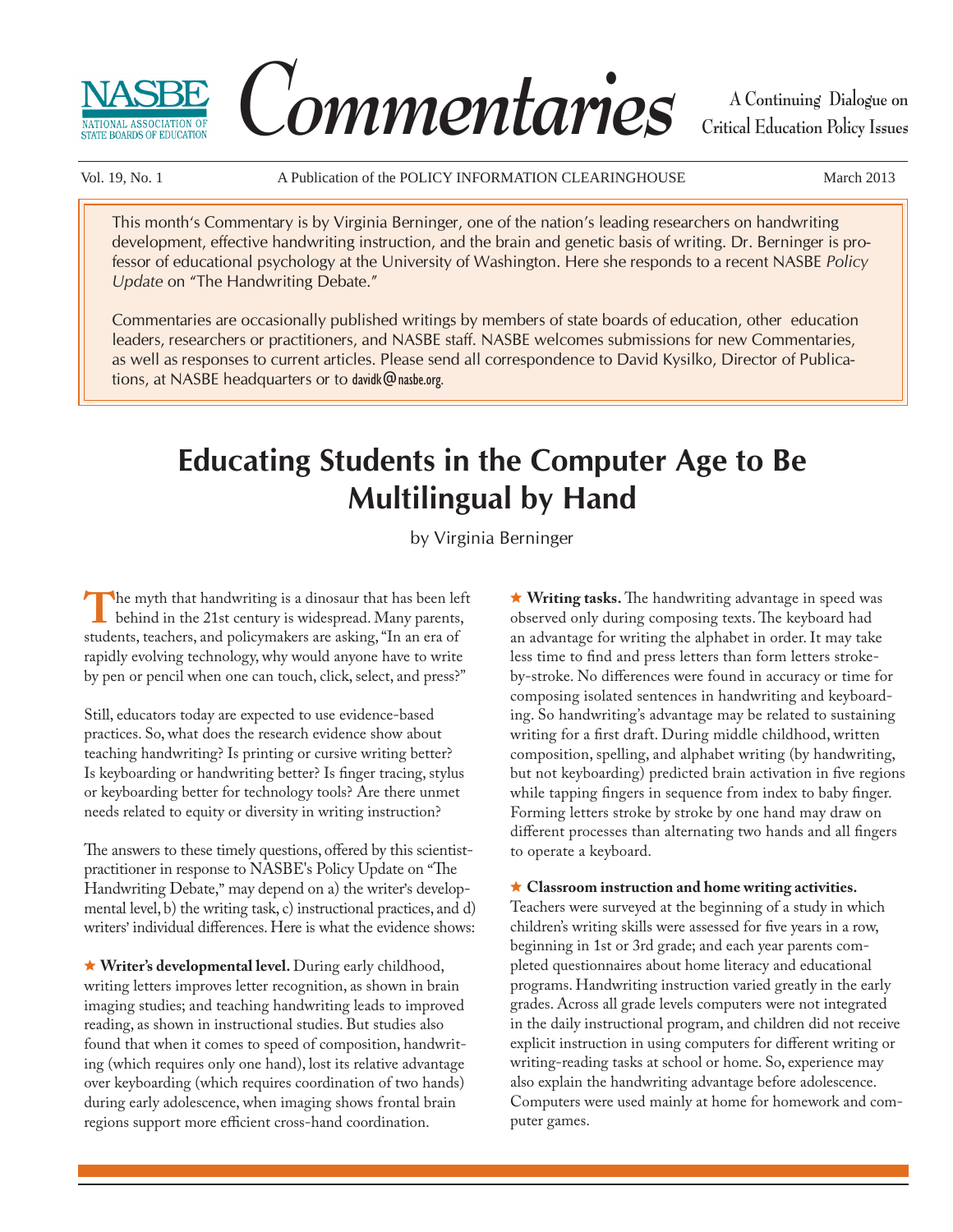$\star$  **Individual differences.** Human beings share 99 percent of genes in common, but no two human beings are the same because they inherit different combinations of genes and have different kinds of home and school experiences. Thus, naturenurture interactions result in individual children bringing different learning profiles and experiences to learning to write and writing to learn. Individual differences are also observed in whether students look at the keys or monitor or use one hand or both hands during keyboarding, and whether they prefer printing, cursive, or a mix.

## **Making a Case for Educating Students to be Multi-Lingual by Hand**

As I see it, two controversies remain unresolved: whether two years of handwriting instruction in the beginning grades is sufficient, and whether it is necessary to teach cursive writing at all. Preschoolers and primary grade children can learn cursive letter writing, as is the instructional practice in Europe, or they can learn to print letters, as is the instructional practice in the United States. No clear research evidence supports one being better than the other.

However, a case can be made for teaching both formats. Children encounter manuscript fonts more often than cursive fonts in reading hardcopy books or written texts on their computer monitors or e-book readers. Cursive, introduced in the 19th century before typewriters were invented in order to speed up handwriting, links all the letters within a word with connecting strokes and facilitates attention to all letters in a word, thus improving spelling and the speed of writing and reading.

Teaching BOTH of these handwriting formats has advantages, including learning to recognize and write letters despite small variations in letter forms sharing the same name. Consider all the fonts computer users can choose from for word processing. Apple's Steve Jobs was an accomplished calligrapher before he became a pioneer in technology tools to support writing—and that is one of the reasons we have so many font styles to choose from in computer writing! Yet, with appropriate and sufficient experience in writing and reading varied fonts, writers still recognize a whether produced by a word processing program or in handwriting with a ball and stick format or a cursive format with connecting strokes. Using a keyboard also requires cross-case abstraction. All letters on a standard keyboard are in capital case, but writers produce text with mostly lower-case letters.

University of Washington research is testing whether individuals learn best to spell and express ideas when using their index finger or a stylus to write in manuscript or cursive or all of these modes. The research questions are: 1) What works for whom for which writing task? 2) Do developing writers benefit from being multilingual by hand?

## **Evolution of Common Core Writing Standards**

Developing Common Core standards for writing is challenging, considering developmental differences, variety of writing tasks

in and out of school, variation in classroom and home literacy experiences, individual differences among developing writers, and today's multiple modes for letter production. On the one hand, proposing a set of clearly articulated learning goals at the national level was a step forward. On the other hand, the current Common Core standards are not sufficiently based on research evidence for writing development, tasks, instruction, and modes of letter production in the 21st century. For example, following a Summit on Handwriting in January 2012 for sharing research, several states that had dropped handwriting from the curriculum based on the Common Core standards, returned handwriting to the curriculum based on research.

A brief overview follows of what research and practice have shown about handwriting instruction related to development, tasks, instruction, and individual differences that could inform future Common Core standards for writing.

 **Developmental steppingstones.** Cross-disciplinary research shows that handwriting is critical to teach from preschool to high school, but targeted skills for instruction and periodic review change as students develop: Modes refer to each kind of the handwriting (pen, pencil, or marker) or technology (index finger, stylus, or keyboard) used for letter production.

- *Preschool:* Strengthen hand muscles by playing with clay or play dough; develop fine motor skills by playing with pegboards and stringing beads; use fine tip markers or pencils to complete mazes; and write one's name, name alphabet letters in books or other written material, and connect dots with arrows to form letters.
- *Kindergarten:* Name and print all lower and upper case letters through observing teacher model letter formation, tracing over letters with the eraser end of the pencil, copying from models, and closing eyes and writing letters by pencil or marker from memory. Use dominant hand for handwriting and index finger with laptop to form manuscript letters during self-generated composing.
- *First grade:* Use both modes to practice (a) writing alphabet from memory in lower-case manuscript letters, always naming them, (b) adding capital letters to first letter and names in provided sentences, and (c) self-generated composing. Graph progress in legibility for both modes: Can others recognize the letter out of the context of a word?
- *Second grade:* Same as 1st grade, but focus on both legibility and automaticity. Graph progress in legibility and times for both modes. Write the letter before or after teacher- named letter, which research showed increases composition length, across modes (stylus too).
- *Th ird grade:* Same as 1st grade, but teach lower and upper case cursive showing how connecting strokes link letters within words. Write lower-case letters alone and in words, with focus on legibility.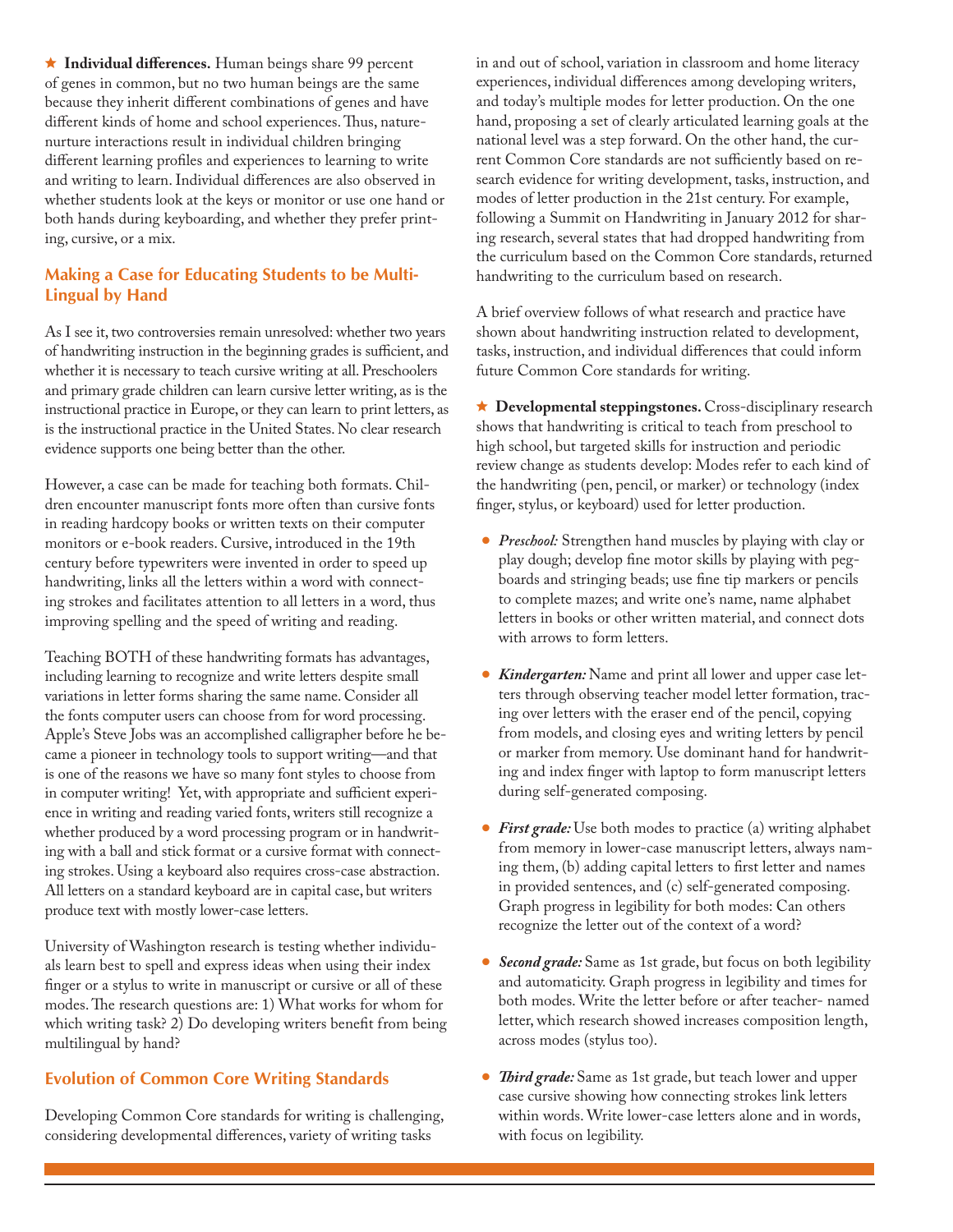- *Fourth grade:* Same as 2nd grade, but for lower- and uppercase cursive letters alone and in words.
- *Fifth to eighth grades:* Introduce keyboard instruction at a time in children's development when the brain most likely supports efficient bimanual coordination. Teach children to transition from hunt and peck while they look at the letters on the keyboard to touch-typing in which their eyes are focused on the screen, not keys, so they can get visual feedback about their self-generated writing. Repeated instruction and practice across the years may be needed to fully master touch typing.
- *Fifth to twelfth grades:* Teach strategies for composing using both modes. For example, handwriting is useful for graphic organizers during planning or generating a rough first draft, but technology-supported word processing programs are useful for creating multiple drafts during the revision process. Teach listening and note-taking skills for learning from lectures and studying for tests. Research shows an advantage for handwriting in this kind of note-taking, but also students benefit from strategies for note-taking when reading source material. Keep handwritten and technologygenerated products in portfolios. Classmates circle the letters and/or spellings they cannot recognize so the writer gets feedback about which letters or written words others cannot identify. Based on illegible letters, the teacher provides weekly "tune-up" review for those letters. Just like cars, developing multi-modal writers need periodic tune-up!

 **Writing tasks.** Initial handwriting instruction should focus on accurate letter formation legible to others, but once legible, then forming letters automatically—quickly, with minimal effort so mental resources can be devoted to generating and translating thoughts into written spelling, sentence structures, and text organization. Research showed that automatic alphabet letter writing by hand is the best unique predictor of composition length—how many words written within a constant time limit.

Another research-supported principle is following handwriting instruction by instructional activities that use handwriting for other writing tasks—spelling written words, constructing sentences, and composing text. One effective, research-supported strategy is to teach handwriting at the beginning of lessons as "warm-up," just as athletes do warm-up exercises before a game and musicians do warm-up exercises before a concert. The warm-up is then followed by spelling and composing instructional activities. Handwriting instruction does not have to take up valuable time for meeting other Common Core standards. Less can be more, especially if handwriting is taught as a tool for idea expression.

 **Curriculum and instruction.** Missing from the Common Core standards is teaching students to integrate the levels of language (letters, words, sentences, and text) in writing by hand. All are needed for success during and after school. Even with spell checks, research shows that developing writers need explicit spelling instruction. Also, handwriting plays an important role in learning math—from writing numerals initially and then on to writing multi-place numbers, fractions, equations and so on. However, the Common Core does not sufficiently address writing across the curriculum, especially in regard to handwriting. Also, as discussed in NASBE's "Handwriting Debate" Policy Update, teachers do not typically get sufficient pre-service preparation in how to teach handwriting, especially for developmental steppingstones, integration with other written language and cognitive tasks across the curriculum, and individual differences.

 $\star$  **Individual differences.** Although not dealt with in the Common Core, some students have developmental disabilities (DDs), which typically have associated motor disorders. These students will need the standards modified for their developmental levels, and they often benefit from assistive technology to support all aspects of writing, as well as occupational or physical therapy services.

Other typically developing students may have specific learning disabilities such as dysgraphia—impaired handwriting, forming letters by hand, which is not just a motor disorder. Dysgraphia results from impairments in the mind's eye (storing and analyzing written words and their letters in working memory and integrating these letter codes to finger movements to form letters). Dysgraphia is treatable, but often computers are used only as accommodations rather than teaching handwriting, which research has shown is effective during early intervention and the later grades, and modes of using computer tools for letter production.

Studies show that about one in five may struggle with writing. Some have dysgraphia, which affects their spelling, but some also have dyslexia—impaired word-reading and spelling. Often dysgraphia and dyscalculia (impaired written calculation) cooccur. Future Common Core standards should acknowledge these biologically based learning disabilities affecting production of letters or numerals and need for appropriate, specialized instruction for them in general education.

## **Common Core Standards, Equity Issues, and Poverty**

 **Diversity issues.** Culture, language, and race are not the same, but the Common Core standards do not deal with any of these issues, which are relevant to writing development. Some groups for which the achievement gap is widest may not come from cultures with a written language tradition. For example, research has shown that combining the oral tradition with evidence-based literacy instruction leads to better literacy outcomes for Native Americans. Research is finding benefits for bilingualism, but these may depend on parental level of education and/or working memory disabilities. Biracial children make up our fastest growing minority population. Much remains to be learned about how their racial identity issues may interact with their response to writing or other instruction.